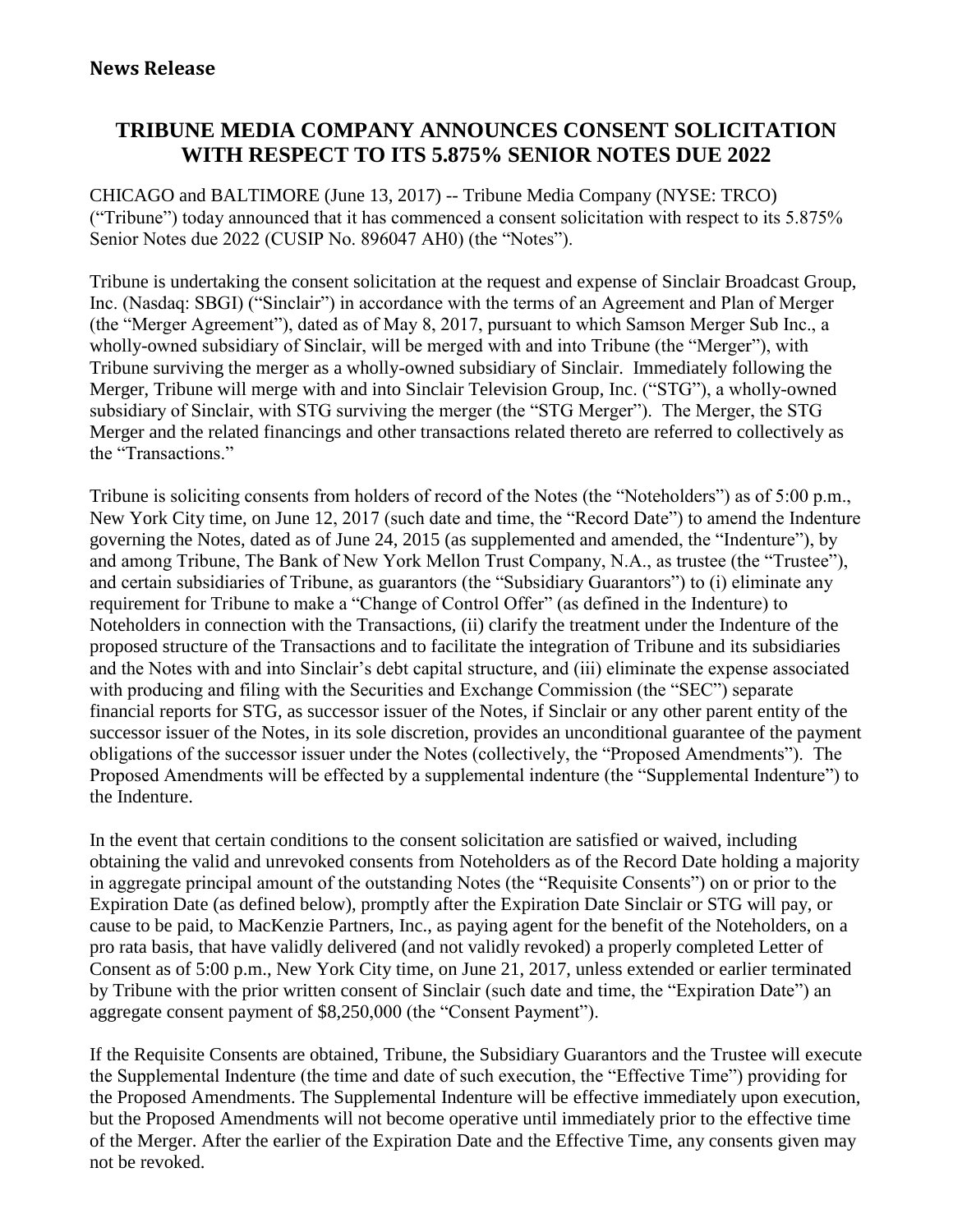If the Requisite Consents are received, Noteholders who do not validly deliver consents on or prior to the Expiration Date, or who validly deliver but revoke (and do not subsequently validly redeliver prior to the Expiration Date) their consents on or prior to the earlier of the Expiration Date and the Effective Time, will not be entitled to receive any Consent Payment, even though the Supplemental Indenture giving effect to the Proposed Amendments, if executed and delivered, will be binding on all Noteholders, including those who do not consent to the Proposed Amendments.

The consent solicitation will expire on the Expiration Date. Tribune expressly reserves the right for any reason, with the prior written consent of Sinclair, subject to applicable law, to extend, abandon, terminate or amend the consent solicitation at any time prior to the Effective Time.

The Merger is not conditioned upon obtaining the Requisite Consents, and the Proposed Amendments are not conditions to the consummation of the Merger. In addition, the Proposed Amendments will not become operative if the Merger is not consummated or the other conditions set forth in the consent solicitation statement are not satisfied or waived.

This press release does not set forth all of the terms and conditions of the consent solicitation. Noteholders should carefully read Tribune's Consent Solicitation Statement, dated June 13, 2017, and the accompanying materials, including the Letter of Consent, for a complete description of all terms and conditions before making any decision with respect to the consent solicitation. None of Tribune, Sinclair, STG, the solicitation agent, the information and paying agent or any of their respective affiliates makes any recommendation as to whether or not any Noteholder should consent to the Proposed Amendments. The solicitation agent for the consent solicitation is J.P. Morgan Securities LLC. Additional information concerning the terms and conditions of the consent solicitation, and the procedure for delivering consents, may be obtained from J.P. Morgan Securities LLC by calling (866) 834-4666 (toll-free) or (212) 834-4811 (collect).

Copies of the Consent Solicitation Statement and related documents may be obtained from the information agent, MacKenzie Partners, Inc., by calling (800) 322-2885 (toll-free), (212) 929-5500 (collect) or by email at proxy@mackenziepartners.com.

This announcement is for informational purposes only and is neither an offer to sell nor a solicitation of an offer to buy any Notes or any other securities. This announcement is also not a solicitation of consents with respect to the Proposed Amendments or any securities. The solicitation of consents is only being made pursuant to the terms of the Consent Solicitation Statement and the related Letter of Consent. The solicitation of consents is not being made in any jurisdiction in which, or to or from any person to or from whom, it is unlawful to make such solicitation under applicable state or foreign securities or "blue sky" laws.

### **About Tribune Media Company**:

Tribune Media Company (NYSE: TRCO) is home to a diverse portfolio of television and digital properties driven by quality news, entertainment and sports programming. Tribune is comprised of Tribune Broadcasting's 42 owned or operated local television stations reaching approximately 50 million households, national entertainment cable network WGN America, whose reach is approximately 80 million households, Tribune Studios, and a variety of digital applications and websites commanding 60 million monthly unique visitors online. Tribune also includes Chicago's WGN-AM and the national multicast networks Antenna TV and THIS TV. Additionally, Tribune owns and manages a significant number of real estate properties across the U.S. and holds a variety of investments, including a 32% interest in CareerBuilder, LLC and a 31% interest in Television Food Network, G.P., which operates Food Network and Cooking Channel.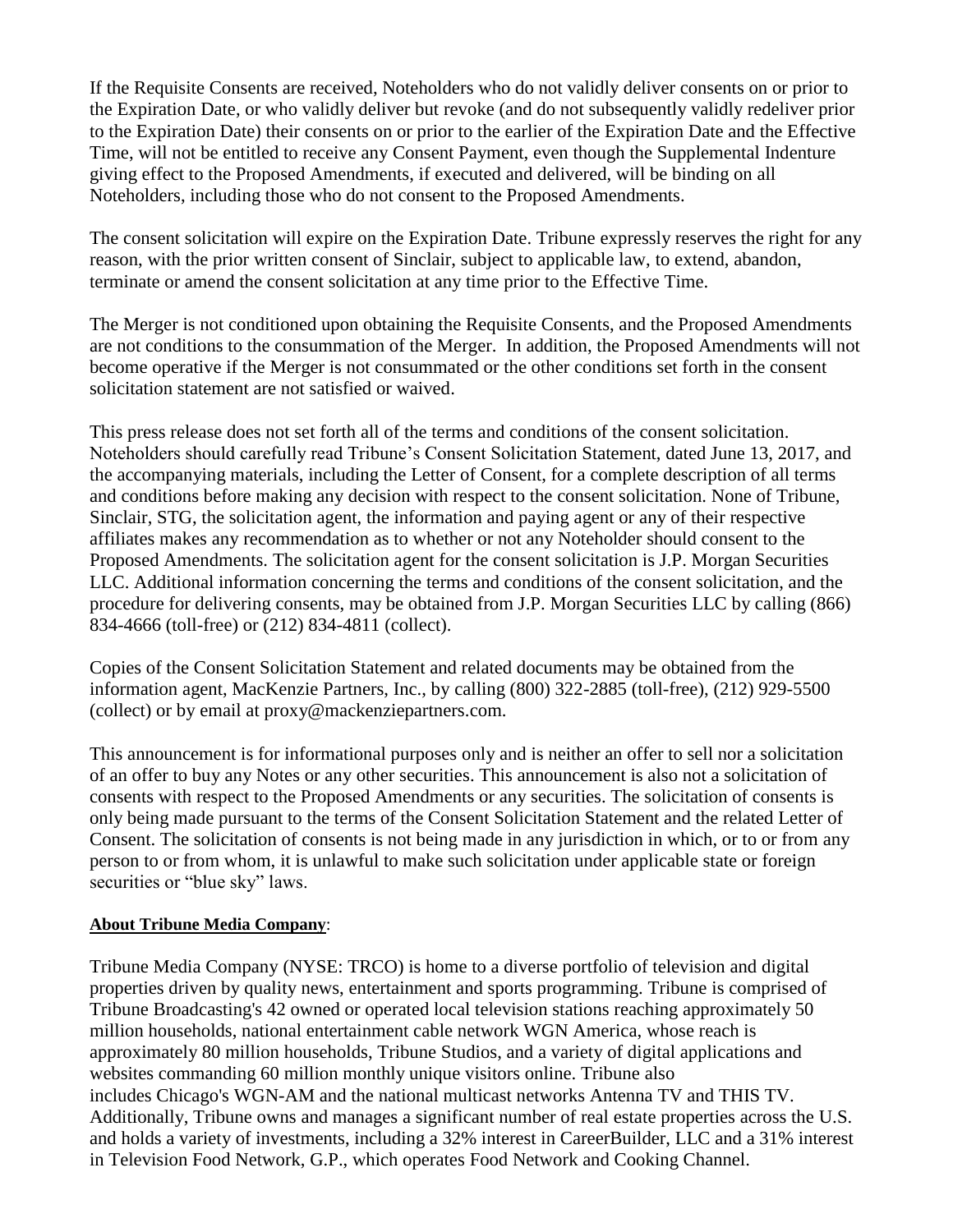#### **About Sinclair Broadcast Group, Inc.:**

Sinclair is one of the largest and most diversified television broadcasting companies in the country. Pro forma for the Tribune acquisition (before any related divestitures) and all previously announced pending transactions, Sinclair will own, operate and/or provide services to 233 television stations in 108 markets. Sinclair has multiple emerging networks as well as being affiliated with all the major networks. Sinclair is a leading local news provider in the country and a producer of live sports content. Sinclair's content is delivered via multiple-platforms, including over-the-air, multi-channel video program distributors, and digital platforms.

### **Forward-Looking Statements:**

Certain statements and information in this communication may be deemed to be "forward-looking statements" within the meaning of the Federal Private Securities Litigation Reform Act of 1995. Forward-looking statements may include, but are not limited to, statements relating to Tribune's and Sinclair's objectives, plans and strategies, and all statements (other than statements of historical facts) that address activities, events or developments that Tribune and Sinclair intend, expect, project, believe or anticipate will or may occur in the future. These statements are often characterized by terminology such as "believe," "hope," "may," "anticipate," "should," "intend," "plan," "will," "expect," "estimate," "project," "positioned," "strategy" and similar expressions, and are based on assumptions and assessments made by Tribune's and Sinclair's management in light of their experience and their perception of historical trends, current conditions, expected future developments, and other factors they believe to be appropriate. Any forward-looking statements in this communication are made as of the date hereof, and Tribune and Sinclair undertake no duty to update or revise any such statements, whether as a result of new information, future events or otherwise. Forward-looking statements are not guarantees of future performance. Whether actual results will conform to expectations and predictions is subject to known and unknown risks and uncertainties, including: risks and uncertainties discussed in the reports that Tribune and Sinclair have filed with the SEC; general economic, market, or business conditions; risks associated with the ability to consummate the Merger between Tribune and Sinclair and the timing of the closing of the Merger; the risk that a regulatory approval that may be required for the Merger is delayed, is not obtained or is obtained subject to conditions that are not anticipated; pricing fluctuations in local and national advertising; future regulatory actions and conditions in the television stations' operating areas; competition from others in the broadcast television markets; volatility in programming costs; the ability to successfully integrate Tribune's and Sinclair's operations and employees; the ability to realize anticipated benefits and synergies of the Merger; the potential impact of announcement of the Merger or consummation of the Merger and related transactions on relationships, including with employees, customers and competitors; and other circumstances beyond Tribune's and Sinclair's control. Refer to the section entitled "Risk Factors" in Tribune's and Sinclair's annual and quarterly reports filed with the SEC and in the Form S-4 to be filed by Sinclair with the SEC at a future date for a discussion of important factors that could cause actual results, developments and business decisions to differ materially from forward-looking statements.

## **No Offer or Solicitation / Additional Information and Where to Find It:**

This communication is for information purposes only and does not constitute an offer to sell or the solicitation of an offer to buy any securities, or a solicitation of any vote or approval, nor shall there be any sale, issuance or transfer of securities in any jurisdiction in which such offer, solicitation or sale would be unlawful prior to registration or qualification under the securities laws of any such jurisdiction. No offer of securities shall be made except by means of a prospectus meeting the requirements of Section 10 of the Securities Act of 1933, as amended.